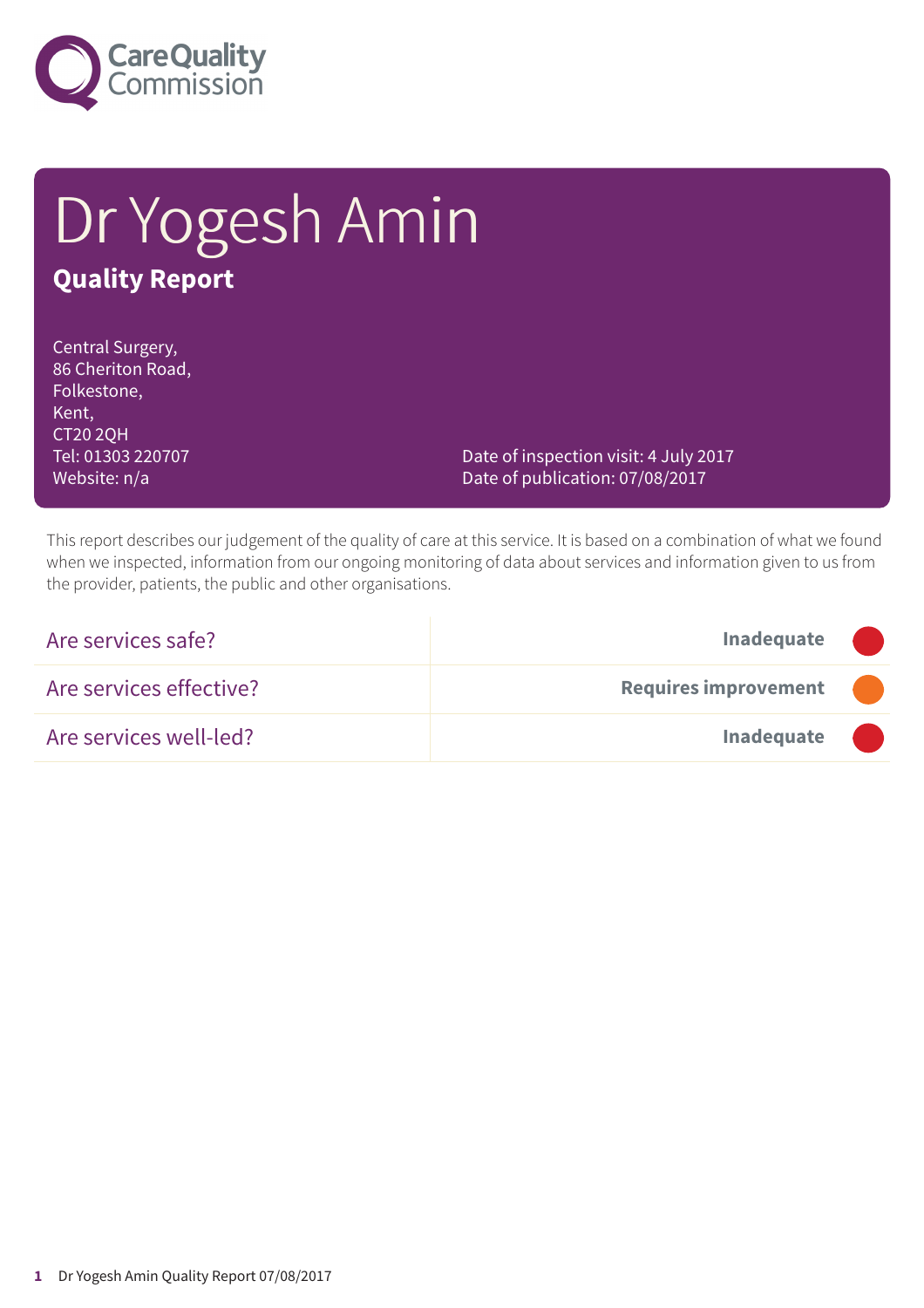### **Contents**

| Summary of this inspection                  | Page           |
|---------------------------------------------|----------------|
| Overall summary                             | $\overline{2}$ |
| The five questions we ask and what we found | $\overline{4}$ |
| The six population groups and what we found | 6              |
| Areas for improvement                       | $\overline{7}$ |
| Detailed findings from this inspection      |                |
| Our inspection team                         | 8              |
| Background to Dr Yogesh Amin                | 8              |
| Why we carried out this inspection          | 8              |
| How we carried out this inspection          | 8              |
| Detailed findings                           | 10             |

### Overall summary

#### **Letter from the Chief Inspector of General Practice**

We carried out an announced comprehensive inspection at Dr Yogesh Amin on 8 February 2017. The overall rating for the practice was inadequate. The full comprehensive report on the February 2017 inspection can be found by selecting the 'all reports' link for Dr Yogesh Amin on our website at www.cqc.org.uk.

Following the risks identified at the earlier inspection the Commission issued two warning notices on 27 March 2017. The notices detailed breaches of the regulations relating to the care and treatment received by patients and the governance of the practice. The practice was required to be compliant with the regulations by 15 May 2017.

This inspection was an announced focussed inspection carried out on 4 July 2017. This was to confirm that the practice had met the legal requirements in relation to the breaches in regulations that we identified in February 2017 and were detailed within the warning notices served on 27 March 2017. The practice provided records and information to demonstrate that the requirements of the Warning Notices had been met.

- There was an effective system for reporting, recording, investigating and learning from significant events.
- The practice maintained appropriate standards of cleanliness and hygiene and addressed risks identified through their infection prevention control audit.
- We found safe and appropriate prescribing of medicines. Appropriate reviews had been conducted for patients receiving high risk medicines and the practice adhered to local guidelines.
- We found appropriate recruitment checks had been conducted for their clinical staff.
- All electrical and clinical equipment had been checked and calibrated to ensure it was safe to use and was in good working order.
- The clinical team had access to and followed current evidence based guidance and standards, including National Institute for Health and Care Excellence (NICE) best practice guidelines.
- The practice had conducted clinical audits and used them to obtain assurance regarding the appropriateness of referrals made to secondary care.

Our key findings were as follows: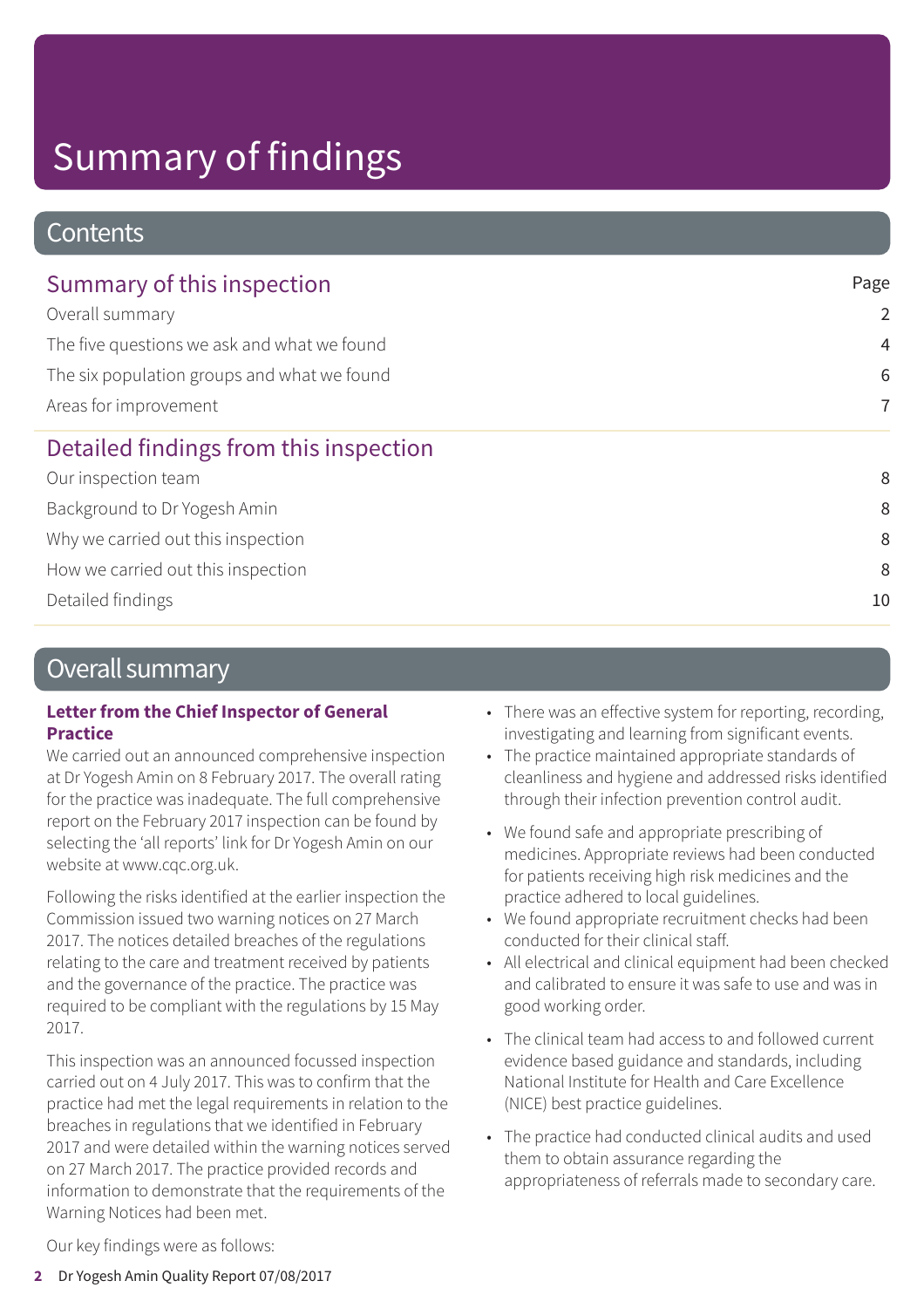- We found there was clear leadership within the practice by the GP. They were working with neighbouring practices, NHS England and South Kent Clinical Commissioning Group to manage the transition of service on the retirement of the GP.
- The practice had established governance systems in partnership with South Kent Clinical Commissioning Group Medicine Management Team to help them identify risks and respond in a timely and appropriate manner.
- The practice had introduced online appointments and prescribing services to their patients to increase the responsiveness of the service.

However, there were also areas of practice where the provider would benefit from continuing to make improvements:

• Embed governance systems and processes to ensure the timely identification and management of risks.

• Improve clinical audits to better inform improvements to services.

The practice had complied with the warning notices. However, they will remain in special measures until their re-inspection in 2017. Services placed in special measures are inspected again within six months. If insufficient improvements have been made such that there remains a rating of inadequate for any population group, key question or overall, we will take action in line with our enforcement procedures to begin the process of preventing the provider from operating the service. This will lead to cancelling their registration or to varying the terms of their registration within six months if they do not improve.

#### **Professor Steve Field (CBE FRCP FFPH FRCGP)**

Chief Inspector of General Practice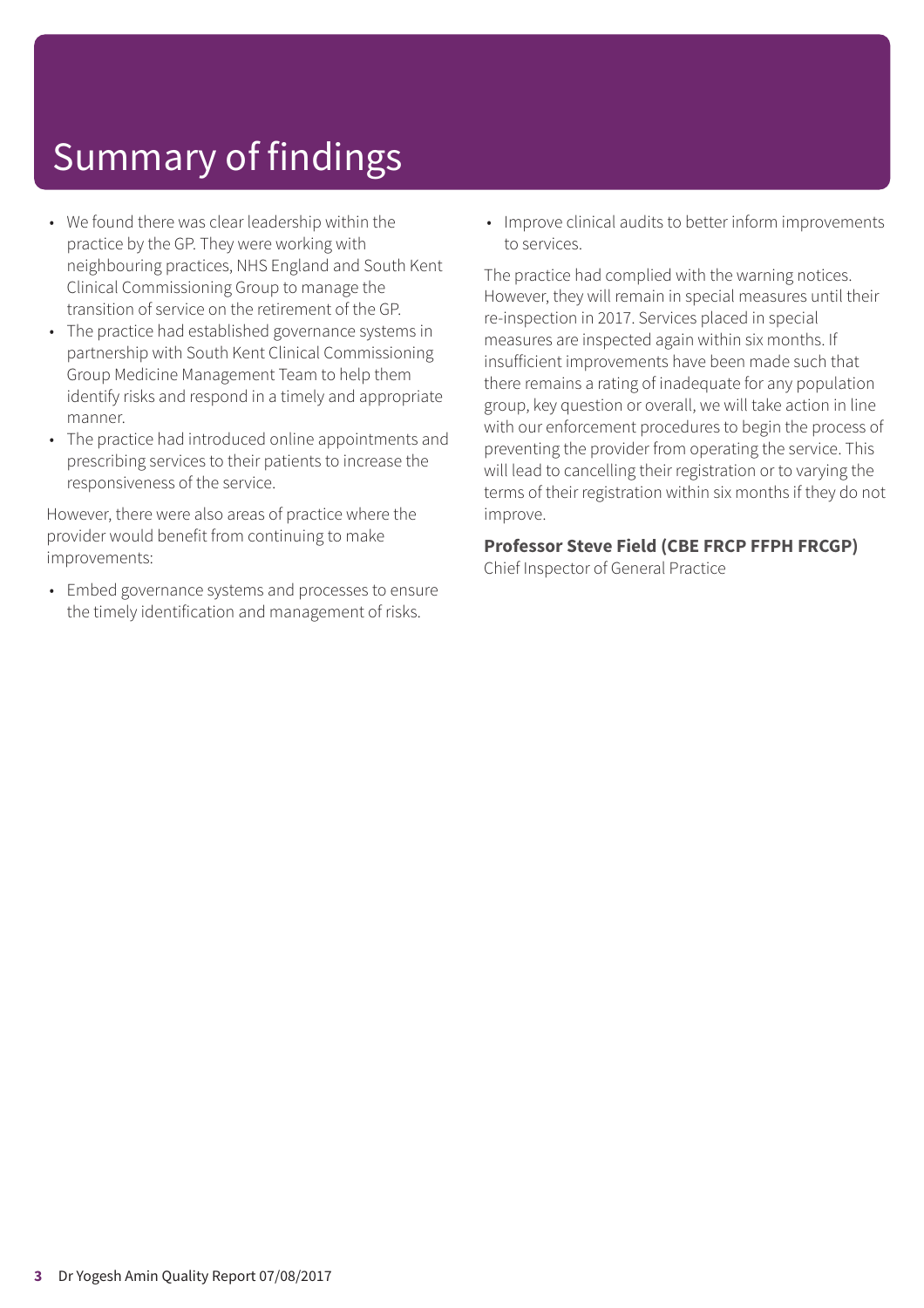### The five questions we ask and what we found

We always ask the following five questions of services.

#### **Are services safe?**

The practice was rated as inadequate for providing safe services and improvements were required to be made following their initial inspection in February 2017.

At our focused inspection on the 4 July 2017 we found evidence that the requirements of the Warning Notice had been met. This included;

- There was an effective system for reporting, recording, investigating and learning from significant events.
- The practice maintained appropriate standards of cleanliness and hygiene and addressed risks identified through their infection prevention control audit.
- The infection prevention control lead had received appropriate training to undertake the role.
- The practice maintained records of the vaccination status of their clinicians in respect of the Hepatitis B virus.
- The practice received and acted on safety alerts in a timely and appropriate manner.
- We found safe and appropriate prescribing of medicines. Appropriate reviews had been conducted for patients receiving high risk medicines and the practice adhered to local guidelines.
- The staff told us they individually checked all prescriptions to ensure they had been appropriately signed prior to them being dispensed. Prescription pads were securely stored and there were systems to monitor their use.
- We found appropriate recruitment checks had been conducted for their clinical staff.
- All electrical and clinical equipment had been checked and calibrated to ensure it was safe to use and was in good working order.
- We found the practice had conducted a legionella assessment in February 2017.

#### **Are services effective?**

The practice was rated as requires improvement for providing effective services and improvements were required to be made following their initial inspection in February 2017.

At our focused inspection on the 4 July 2017 we found evidence that the requirements of the Warning Notice had been met. This included;

**Inadequate –––**

#### **Requires improvement –––**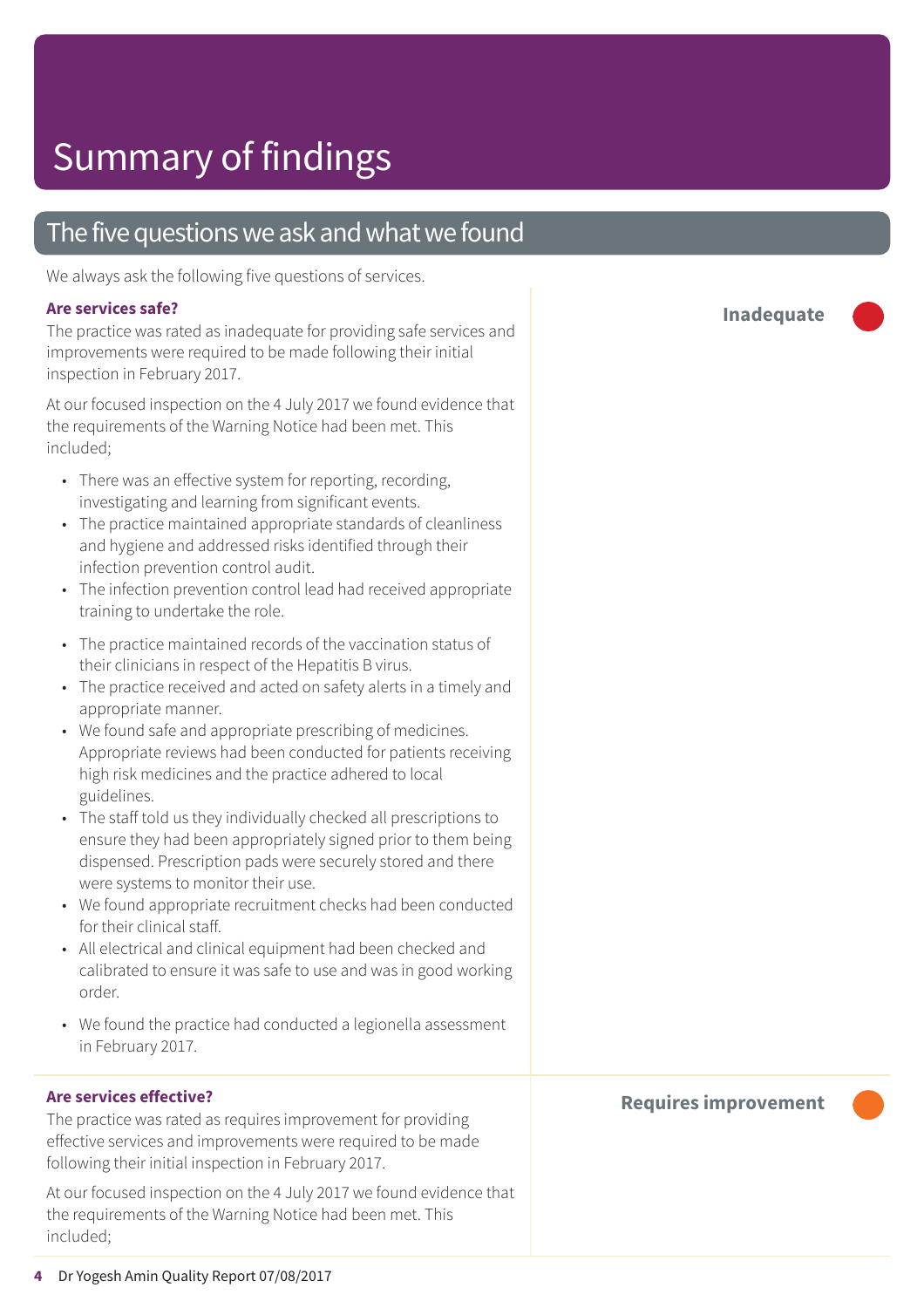- The clinical team had access to and followed current evidence based guidance and standards, including National Institute for Health and Care Excellence (NICE) best practice guidelines.
- The practice had conducted clinical audits which showed appropriate clinical referrals had been made to secondary care.

#### **Are services well-led?**

The practice was rated as inadequate for providing well led services and improvements were required to be made following their initial inspection in February 2017.

At our focused inspection on the 4 July 2017 we found evidence that the requirements of the Warning Notice had been met. This included;

- There was clear leadership within the practice by the GP. They were working with neighbouring practices, NHS England and South Kent Clinical Commissioning Group to manage the transition of service on the retirement of the GP.
- The practice held monthly meetings which included the discussion of significant incidents.
- The practice had established governance systems in partnership with South Kent Clinical Commissioning Group Medicine Management Team to help them identify risks and respond in a timely and appropriate manner.
- The practice employed a regular GP locum in the absence of the GP. They were aware of their responsibilities, systems and processes as outlined by the locum GP induction pack.
- The practice had introduced online appointments and prescribing services to their patients to increase the responsiveness of the service.
- The practice had formed a patient participation group.

**Inadequate –––**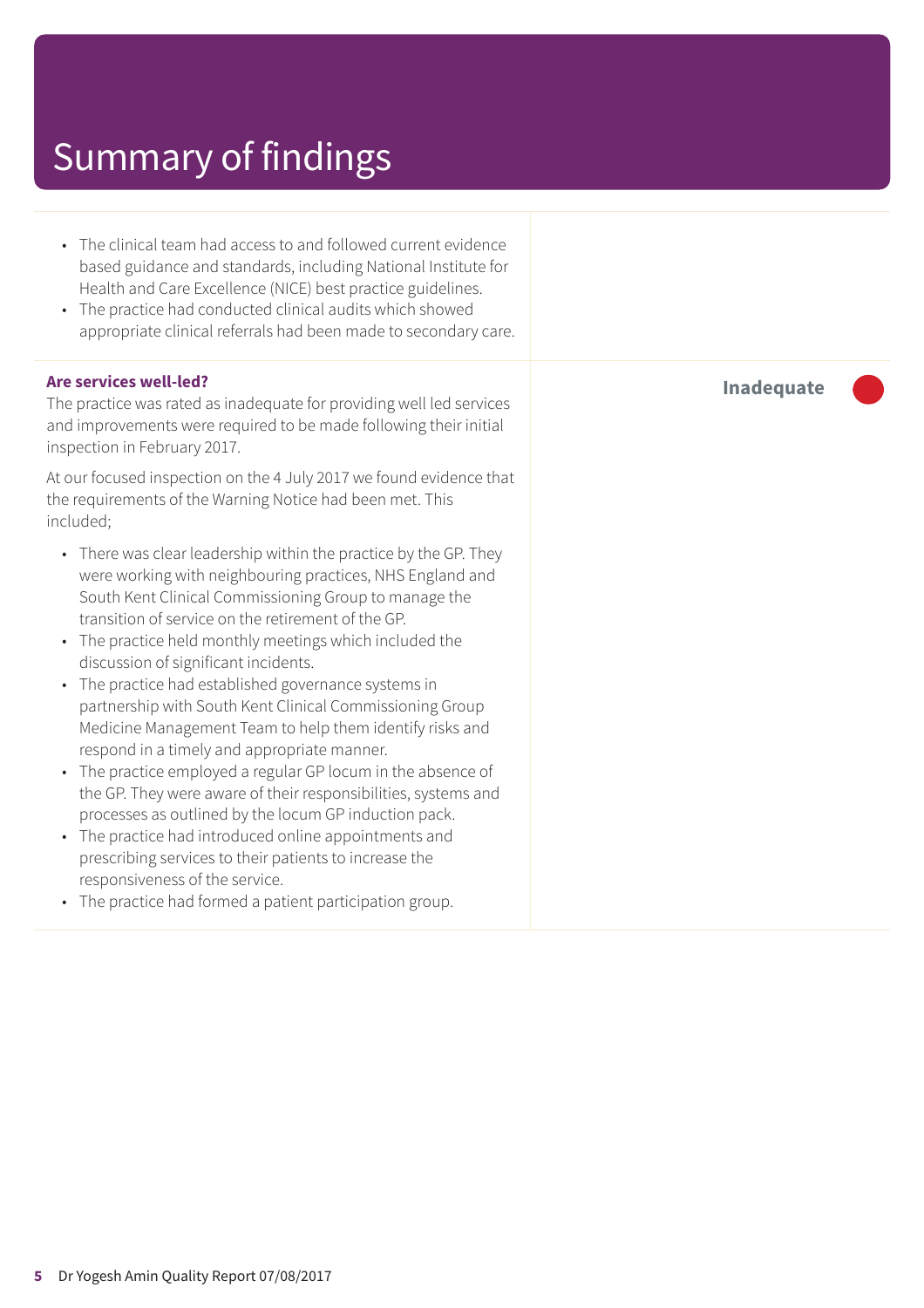### The six population groups and what we found

We always inspect the quality of care for these six population groups.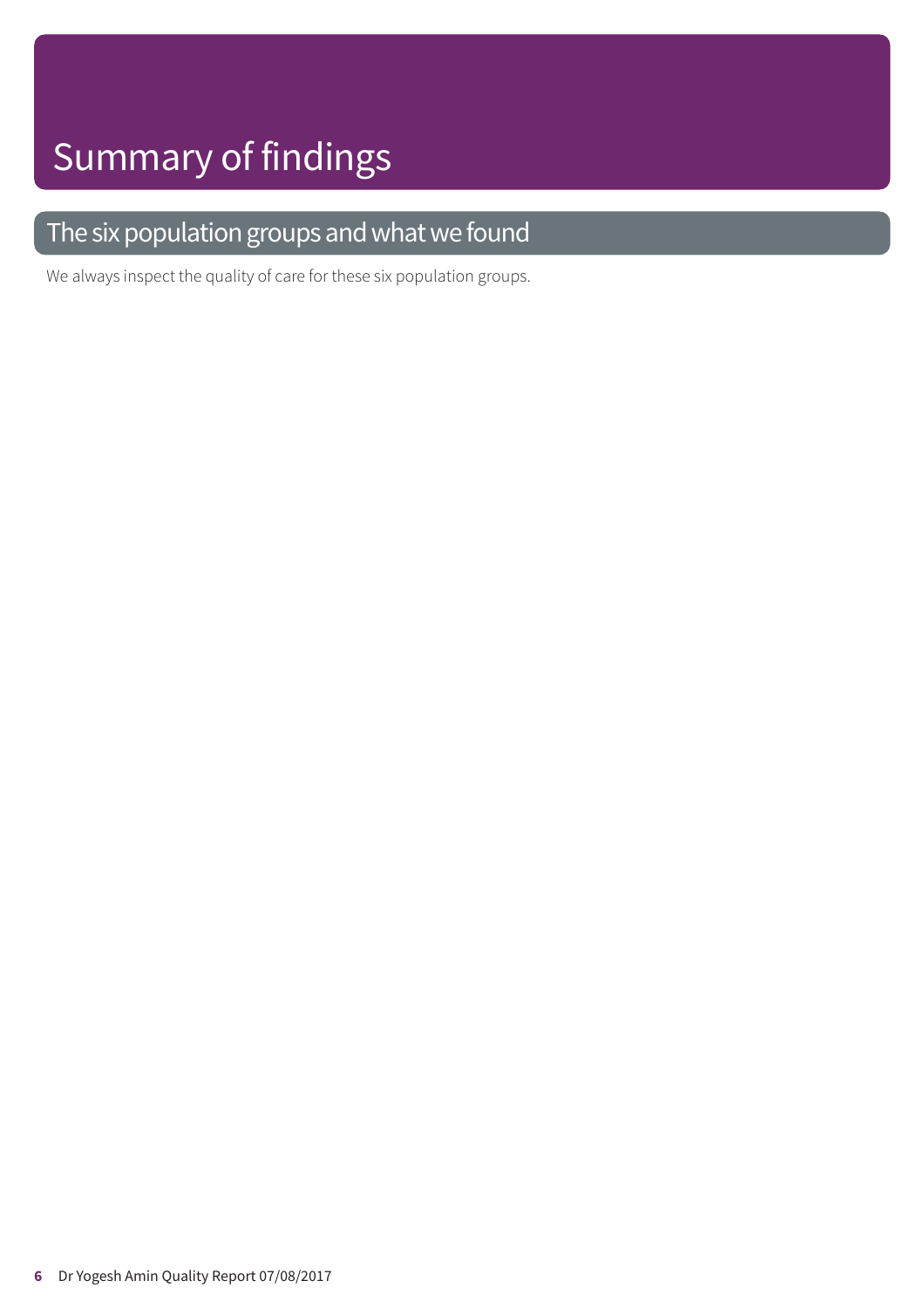### Areas for improvement

### **Action the service SHOULD take to improve**

- Embed governance systems and processes to ensure the timely identification and management of risks.
- Improve clinical audits to better inform improvements to services.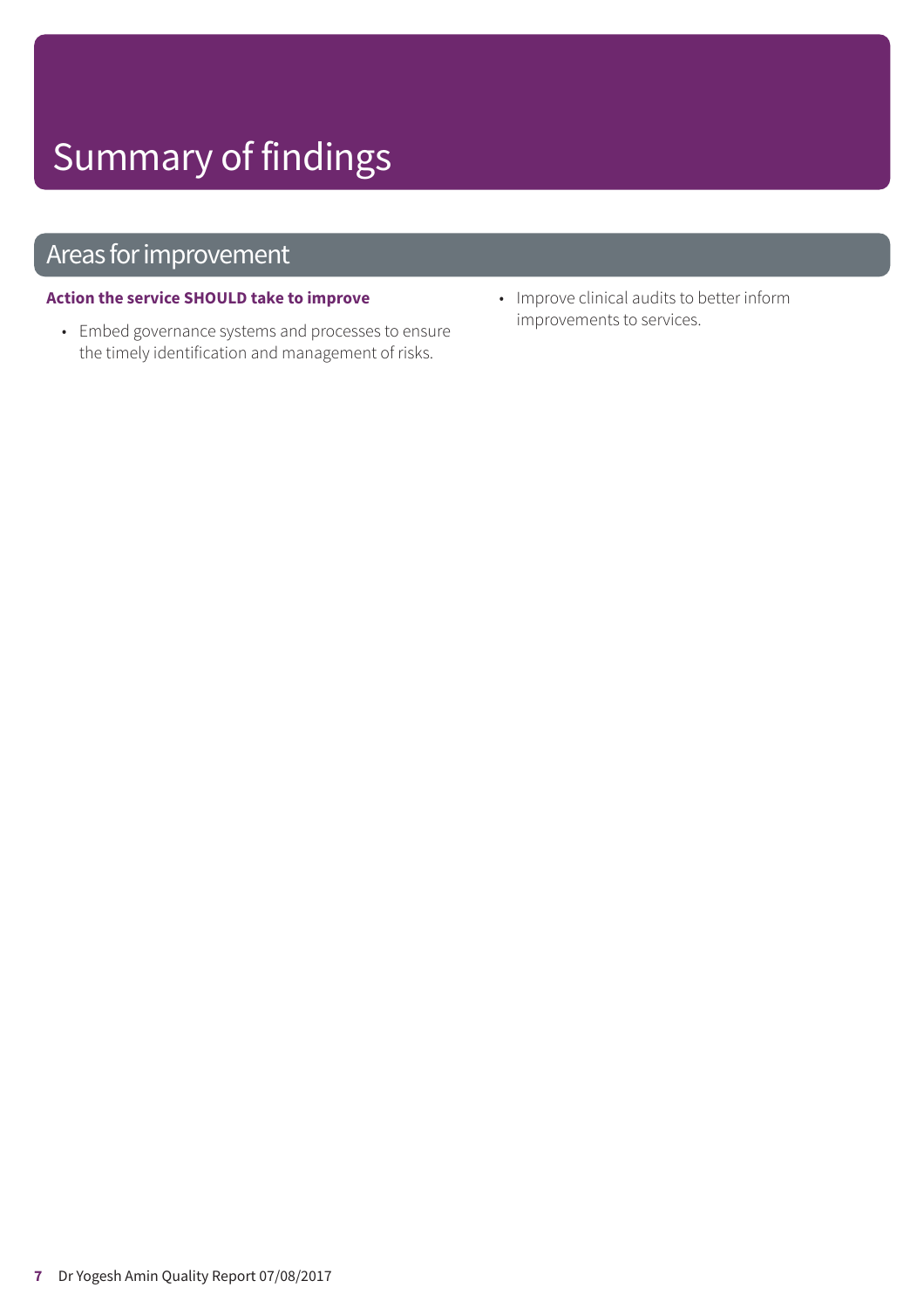

# Dr Yogesh Amin **Detailed findings**

### Our inspection team

### **Our inspection team was led by:**

The inspection was led by a CQC inspector, who was supported by a CQC GP specialist advisor and a CQC practice manager specialist advisor.

### Background to Dr Yogesh Amin

Dr Yogesh Amin (also known as Central Road Surgery) is a single handed General Practitioner (GP) who delivers services from a converted house to patients in the local area in Folkestone, Kent. There are approximately 2,500 patients on the practice list. There is on-site parking and patient areas are accessible to patients with mobility issues, as well as parents with children and babies. The practice is located near bus-stops and the railway station. The practice **patient population age is close to national averages but the surrounding area has a higher than average amount of people living in deprived circumstances.**

**The practice holds a General Medical Service contract and consists of one GP (male) and one regular locum GP (male). There is a sessional practice nurse (female) who provides one day per week. The GPs and nurse are supported by a practice manager as well as administration and reception staff. A wide range of services are offered by the practice including diabetes** clinics and child immunisations.

Alongside several other local GPs in the South Kent Coast Clinical Commissioning Group (CCG) patients from the

practice can also access services between 8am to 8pm at the Queen Victoria Hospital Hub in Folkestone, Kent and an urgent home visit service by a paramedic practitioner via funding from the Prime Minister's Challenge Fund.

Out of hour's services are provided by Integrated Care 24 (IC24). Details of how to access this service are available at the practice.

Services are delivered from:

Central Surgery, 86 Cheriton Road, Folkestone, Kent, CT20 2QH.

### Why we carried out this inspection

We undertook a comprehensive inspection of Dr Yogesh Amin on 8 February 2017 under Section 60 of the Health and Social Care Act 2008 as part of our regulatory functions. The practice was rated as inadequate. The full comprehensive report following the inspection on 8 February 2017 can be found by selecting the 'all reports' link for Dr Yogesh Amin on our website at www.cqc.org.uk.

We undertook a follow up focused inspection of Dr Yogesh Amin on 4 July 2017. This inspection was carried out to check compliance with the two warning notices issued on 27 March 2017 relating to safe care and treatment of patients and the good governance of the practice. The practice was required to meet the legal requirements of the notices by 15 May 2017.

### How we carried out this inspection

During our visit we: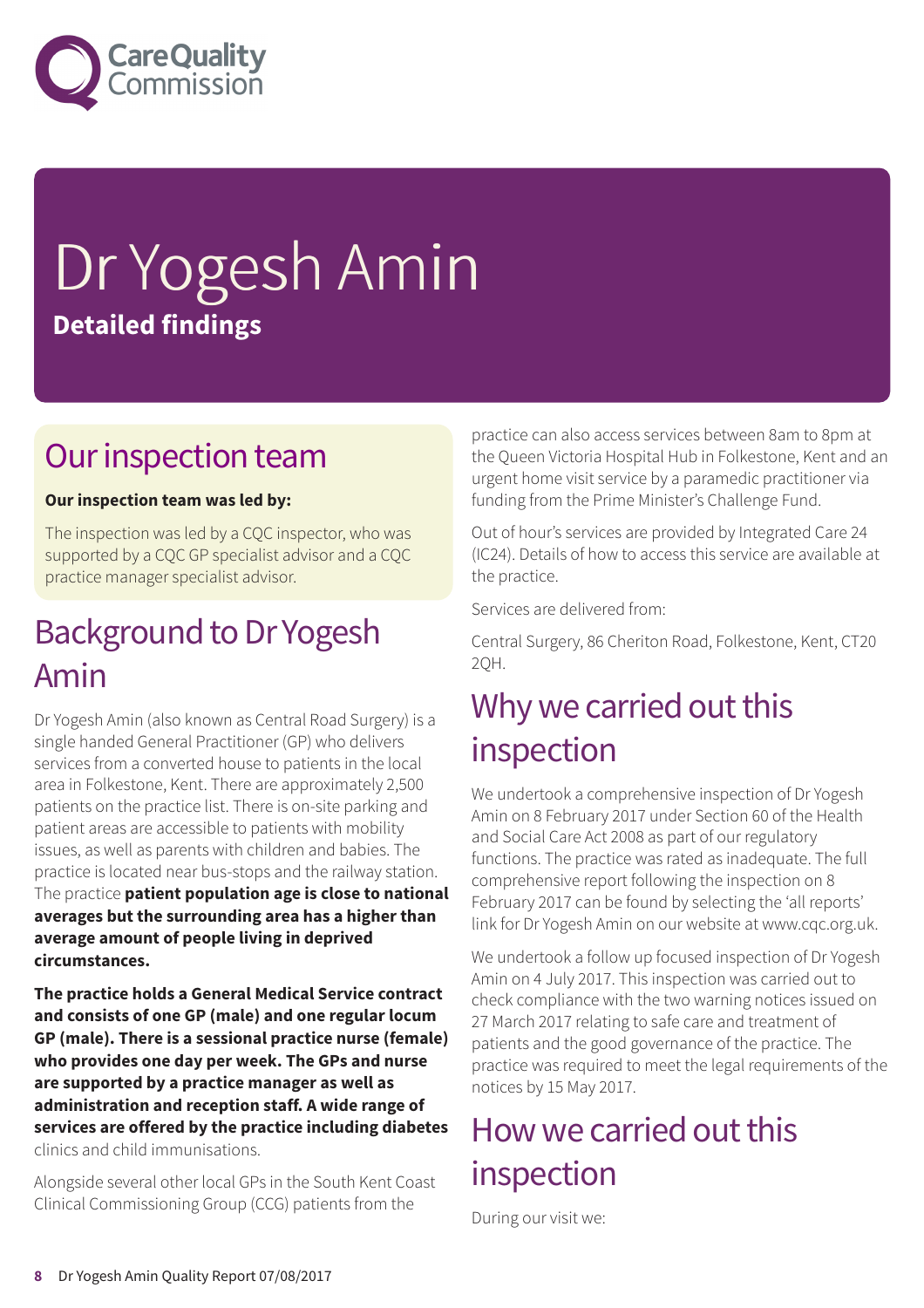# Detailed findings

- Spoke with a range of staff (GP and the reception team) and spoke with patients who used the service.
- Observed how patients were being cared for in the reception area.
- Reviewed an anonymised sample of the personal care or treatment records of patients.
- Looked at information the practice used to deliver care and treatment plans.

Please note that when referring to information throughout this report, for example any reference to the Quality and Outcomes Framework data, this relates to the most recent information available to the CQC at that time.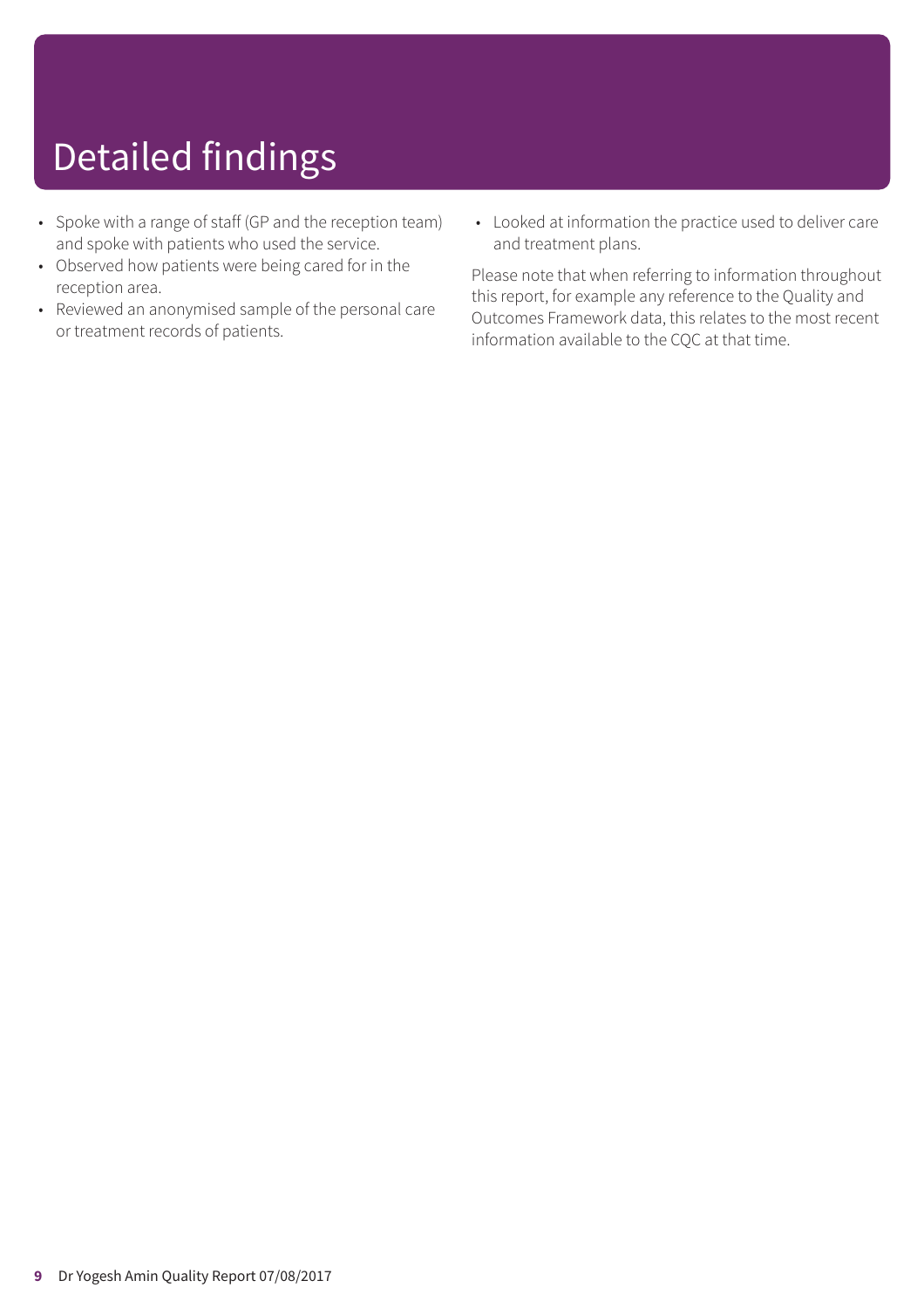## Are services safe?

## **Our findings**

At our previous inspection on 8 February 2017, we rated the practice as inadequate for providing safe services as the arrangements in respect of the identification, recording and investigation of significant incidents, medicine management, cleanliness and infection control, recording the vaccination status of clinical staff were not sufficient We issued warning notices in respect of the breaches of regulations.

These arrangements had significantly improved when we undertook a follow up inspection on 4 July 2017.

#### **Safe track record and learning**

There was a system for reporting and recording significant events.

- Staff told us they had received training on the identification and formal recording of such incidents. They provided examples of significant incidents they had reported and the outcome of their investigations and discussions. The incident recording form supported the recording of notifiable incidents under the duty of candour. (The duty of candour is a set of specific legal requirements that providers of services must follow when things go wrong with care and treatment).
- The practice had reported 12 incidents since February 2017. We reviewed three incidents and saw that they had been investigated, discussed with the practice team and learning identified and shared. We reviewed significant event meeting minutes from May 2017 and June 2017. We found where things went wrong with the care, treatment or timeliness of the service being provided patients were informed and received a prompt and honest explanation.
- The practice team was small, consisting of six staff members, so they spoke regularly and tried to resolve issues at the time of reporting. They accepted the practice could strengthen their analysis of incidents and how they evidenced the sharing of learning and actions taken to mitigate the risk of incidents re-occurring.

The practice maintained appropriate standards of cleanliness and hygiene.

- We found the premises to be clean and tidy.
- The practice nurse was the infection prevention and control (IPC) clinical lead. They had received additional training in February 2017 to undertake the role and keep

up to date with best practice. The practice had reviewed the Department of Health codes of practice on the prevention and control of infection and revised their annual IPC audit. Where actions had been identified we found they had been acted upon and the risk mitigated showing improvements. For example, the practice had replaced a damaged examination couch.

The practice asked staff for and maintained records of the vaccination status of their clinicians in respect of the Hepatitis B virus. (Hepatitis B is a type of virus that can infect the liver. This virus can be contracted by health care personnel and others as a result of a needle stick injury if they have not been immunised against the virus).

The arrangements for managing medicines, including emergency medicines and vaccines, in the practice minimised risks to patient safety (including obtaining, prescribing, recording, handling, storing, security and disposal).

- We asked the practice how they managed Medicines and Health Regulatory products Agency (MHRA) alerts and patient safety alerts. The MHRA is sponsored by the Department of Health and provides a range of information on medicines and healthcare products to promote safe practice. The GP told us that they read the alerts, sharing them with their clinical team and actioned them. The practice retained records of all alerts received for later reference. The GP signed and dated them once read and actioned.
- The practice staff had received training in conducting searches of the patient record to identify patients who may be receiving medicine contrary to guidance. We checked historical and recent medicines safety alerts from 2012 and 2017. We found all had been appropriately responded to.
- We also reviewed the practice prescribing for high risk medicines. All patients had been coded correctly on the patient clinical record system and were being prescribed in accordance with guidance.
- The practice told us they benefitted from additional governance checks conducted by South Kent Clinical Commissioning Group Medicine Management Team. They alerted the practice to potential prescribing conflicts or non-adherence with guidance so they could review patient care.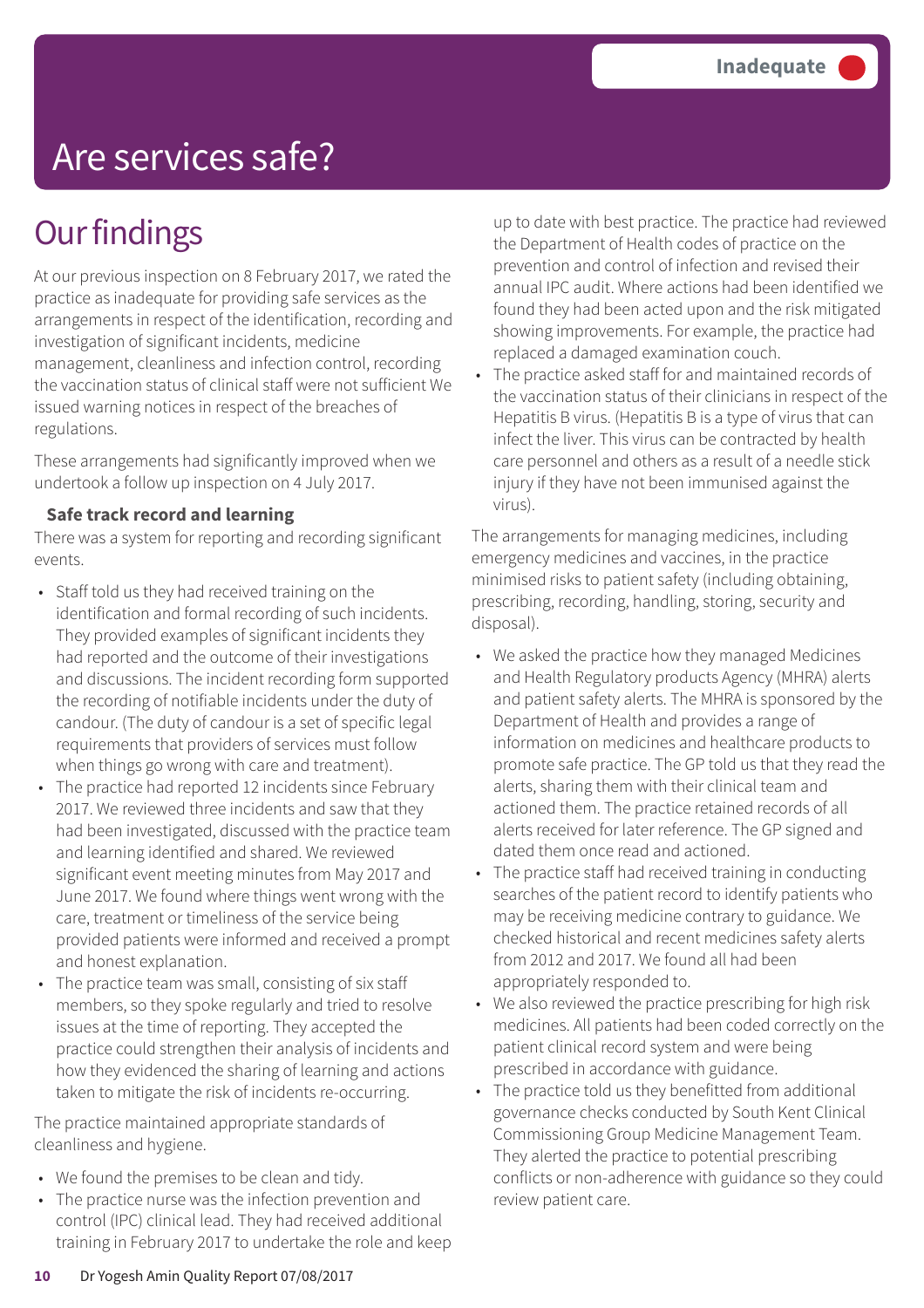## Are services safe?

• The staff told us they individually checked all prescriptions to ensure they had been appropriately signed prior to them being dispensed. Since February 2017 the practice had received no reported concerns with their issuing of prescriptions. The practice was aware of national guidance of the management of blank prescription forms and pads. We found they were securely stored and there were systems to monitor their use.

We reviewed the recruitment procedure for locum GPs. We found appropriate recruitment checks had been conducted.

### **Monitoring risks to patients**

There were procedures for assessing, monitoring and managing risks to patient and staff safety.

- All electrical and clinical equipment was checked and calibrated in April 2017 to ensure it was safe to use and was in good working order.
- We found the practice had conducted a legionella assessment February 2017. It identified the practice to be a low risk. Legionella is a term for particular bacteria which can contaminate water systems in buildings.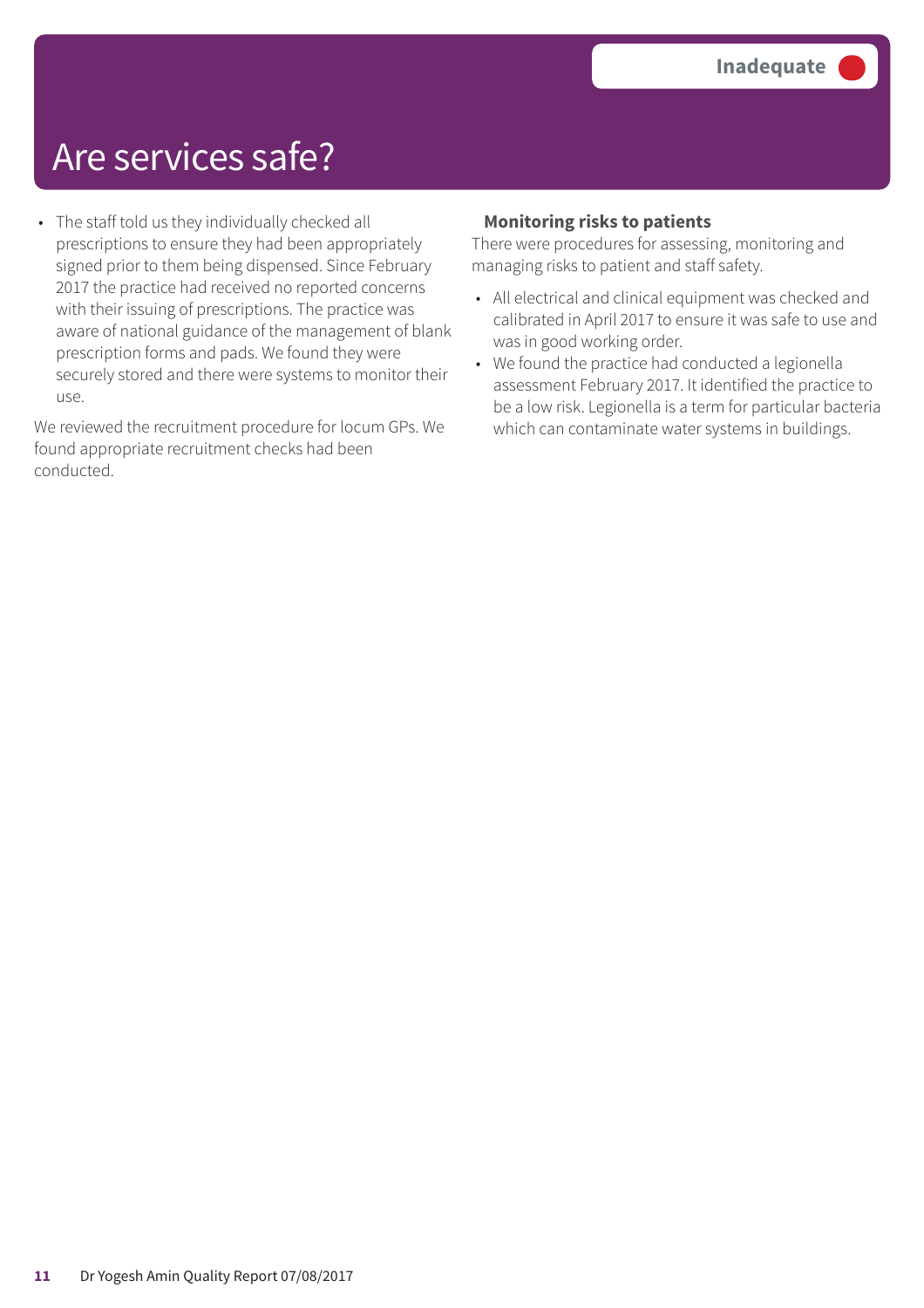# Are services effective?

(for example, treatment is effective)

## **Our findings**

At our previous inspection on 8 February 2017, we rated the practice as requires improvement for providing effective services as the arrangements in response to national guidance and Medicines and Healthcare Products Regulatory Agency (MHRA) were not sufficient. There was also no evidence of quality improvement through clinical audit. We issued a warning notice in respect of the breaches of regulations.

These arrangements had significantly improved when we undertook a follow up inspection on 4 July 2017**.**

#### **Effective needs assessment**

We spoke with the GP who was aware of relevant and current evidence based guidance and standards, including National Institute for Health and Care Excellence (NICE) best practice guidelines. They had access to the recent guidance and used this as appropriate to inform consultations and deliver care and treatment that met patient needs.

We checked a sample of four diabetic patient records and found all were being appropriately monitored and prescribed medicine in accordance with guidance.

### **Management, monitoring and improving outcomes for people**

The practice had conducted three clinical audits, relating to referrals to secondary care and safe prescribing. The audits demonstrated the GP had made appropriate referrals. For example, the GP had audited their referral of patients to the memory clinic over the previous year. The audit demonstrated that all patients had been appropriately referred to the service. A second audit related to the two week cancer referral wait. The audit showed 30% of patients referred were confirmed to have cancer.

The practice acknowledged their clinical audit programme could be improved to assist them to identify and deliver quality improvements to their patients. We found the practice were also conducting governance checks on their clinical system to identify and respond to risks, specifically in respect of medicine management. However, they had not recorded and maintained comprehensive records of these and their actions.